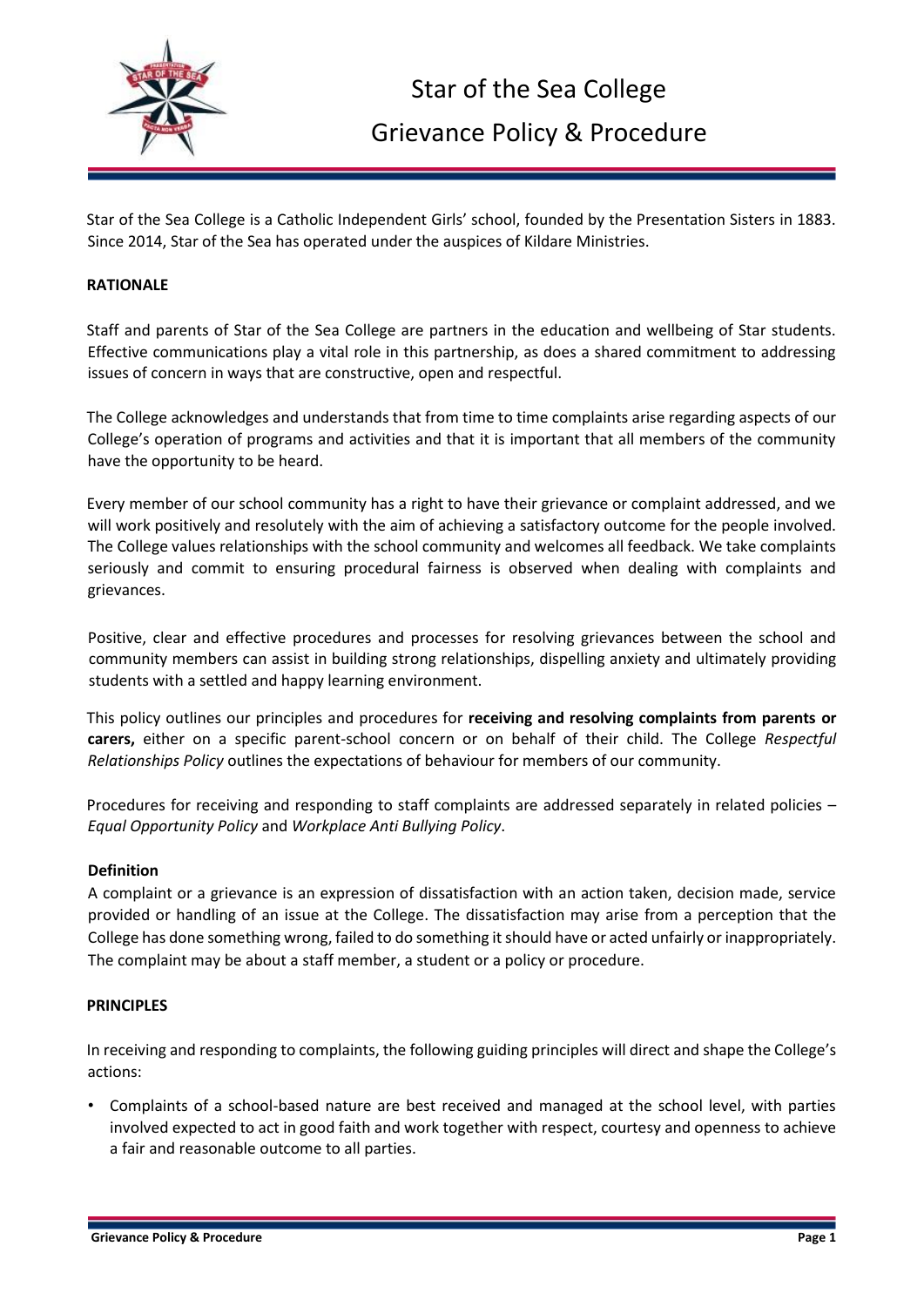

- The complaint will be responded to as quickly as possible.
- The person(s) facing the complaint will be provided with detailed information about the substance of the complaint and will have the opportunity to respond.
- Personal information disclosed will be treated as confidential. The principles of confidentiality, protection of privacy, respect, access, dignity and impartiality will form the basis of the complaints resolution process.
- The resolution process will be grounded in sound and fair procedures for information sharing, conciliation, investigation and decision making.
- The complaints resolution process seeks to achieve the restoration of good and respectful relationships.
- If a satisfactory outcome cannot be achieved, the College will provide you with options for having the outcome reviewed or mediated via an external authority.
- The best interests of the school community together with the interests of the individual will be taken into account in the complaints resolution process.

## **College Expectations of People Making a Complaint**

In making a complaint, the College requests and expects that the complainant will:

- Raise the concern or complaint as soon as possible after the issue has arisen.
- Communicate and respond in ways that are constructive, fair and respectful.
- Provide complete and factual information about the concern or complaint.
- Observe confidentiality and a respect for sensitive issues.
- Act in good faith to achieve an outcome acceptable to all parties.
- Have realistic and reasonable expectations about possible outcomes/remedies.

If the concern/complaint relates to their child's treatment by another student or students while at school, the College expects that the complaint will be referred directly to the College, via their child's Mentor Teacher or Pastoral Leader. Under no circumstances should a parent approach another student of the College to confront the issue. Direct contact with parents to resolve the matter is also discouraged where the complaint or concern pertains to issues or incidents that have arisen at school.

### **WHO TO MAKE A COMPLAINT TO**

The nature of the complaint will determine who is the most appropriate person or body to manage the concerns raised.

### **Key Referral People or Bodies**

Parents are encouraged to make contact with members of the College staff who are most closely connected with their child and/or with the specific complaint. In most instances this will be one or more of the following: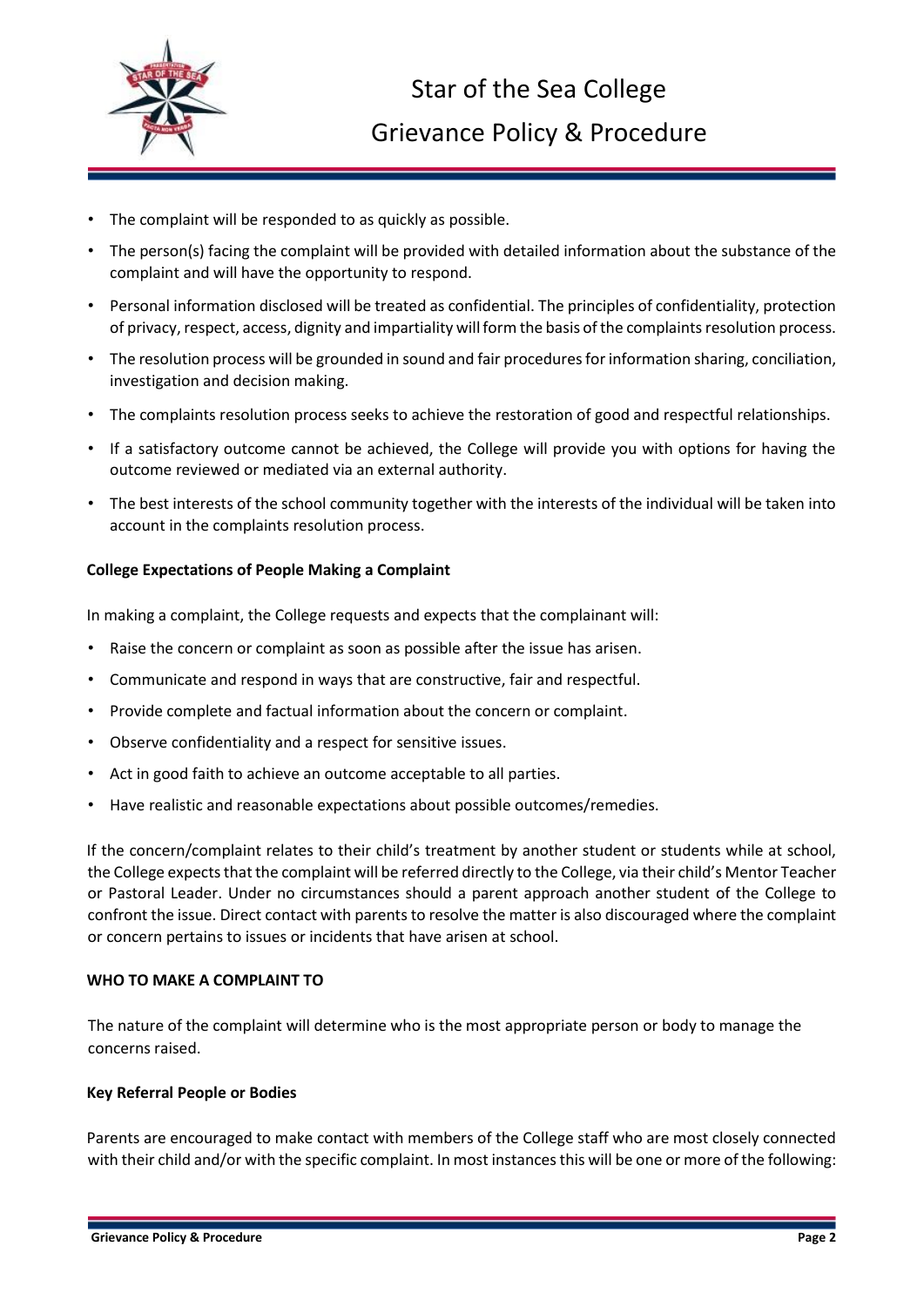

- The Mentor Teacher
- The Subject Teacher(s)
- The Pastoral Leader
- A Deputy Principal Learning and Teaching /Students/Staff
- Head of Mission and Identity
- The Principal
- The Business Manager
- The College Counsellor

If there is any uncertainty about the most appropriate person to address an issue, concern or complaint, parents/carers are encouraged to contact the College on its direct line and speak to the Principal's Personal Assistant.

Depending on the nature of the complaint, Melbourne Archdiocese Catholic Schools (MACS) and/or Kildare Ministries may be a point of reference in responding to and resolving a matter.

All complaints of alleged misconduct or serious misconduct by a teacher or staff member should be reported to the Principal.

Complaints about teachers can also be reported to the Victorian Institute of Teaching (VIT) – the regulator in relation to the registration and investigation of serious misconduct (including conduct which is of a physical or emotional nature) of all teachers in the state of Victoria.

# **Serious or Repeated Complaints or Allegations of Misconduct** – **child protection procedures**

Where a complaint relates to an allegation of physical, emotional or sexual abuse, or when complaints are sufficiently serious or repeated, the Principal is under a legal obligation to report the matter to the appropriate authorities, ensure a comprehensive investigation, and work with all parties to facilitate a resolution.

If, in the course of carrying out their duties, a mandatory reporter forms a reasonable belief that a child is in need of protection from physical or sexual abuse, and that the child's parents are unwilling or unable to protect the child, they must report that belief to the Department of Health and Human Services/Child Protection, the Commission for Child and Young People (CCYP) and/or Victoria Police as described in the joint Protocol: *PROTECT: Identifying and Responding to All Forms of Abuse in Victorian Schools.* The College's Child Safety policies and procedures apply.

# **Complaints against the Principal**

Complaints about the Principal should be referred to the College Board or Kildare Ministries. Complainants may also choose to contact MACS.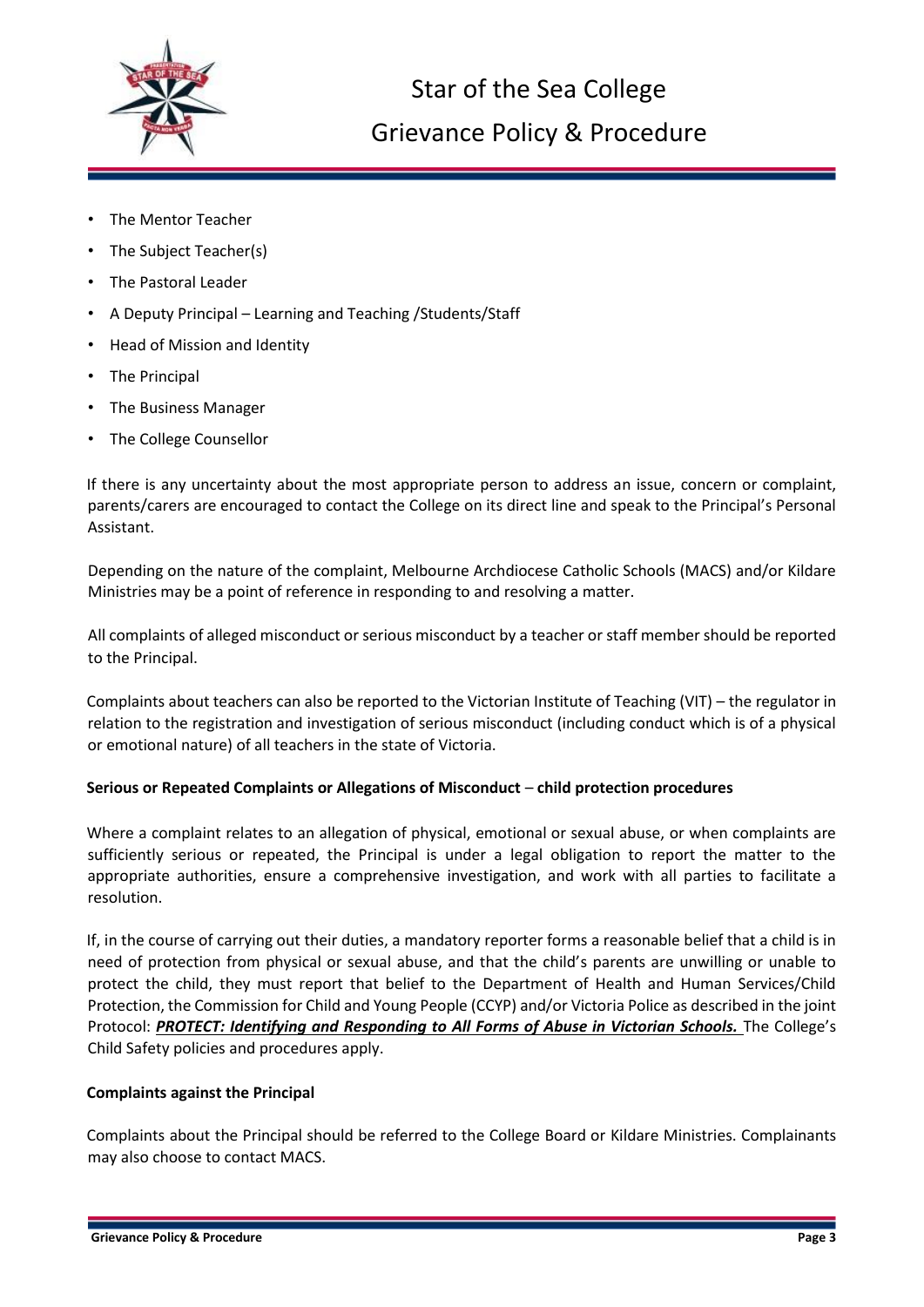

## **Complaints against the Clergy or other persons involved in religious ministry**

Complaints relating to the clergy or other religious persons may be directed to the Professional Standards Unit of MACS. If the priest or religious person is a member of a religious order, the complainant should also contact the Provincial Head of Professional Standards Office of that congregation or religious order.

## **Anonymous complaints**

The College endeavours to address and respond to all complaints. In some situations, we may not be able to fully address complaints that are made anonymously or without sufficient detail being provided to enable an inquiry or resolution of the matter.

To ensure procedural fairness, respondents to a complaint have a right to know the particulars of the allegations being made against them and be given an opportunity to respond to them. Where possible, complainants are encouraged to give their names and to be reassured that we will deal with complaints professionally and in accordance with procedural fairness and confidentiality. If the complainant wishes to remain anonymous, it is at the Principal's discretion what, if any, action will be taken. Anonymous complaints will be recorded in the same manner that all other complaints are recorded.

### **Complaints in relation to Information Sharing Schemes**

The College is a prescribed Information Sharing Entity (ISE) that may share information under the Child Information Sharing Scheme (CISS) and the Family Violence Information Sharing Scheme (FVISS).

The school, as an ISE, may receive complaints from individuals in relation to its conduct as an ISE under the CISS or FVISS. It may also receive a complaint from another ISE.

### **PROCEDURES FOR COMPLAINTS ABOUT ISSUES AT THE COLLEGE**

### **Email Communications**

Due to teachers' classroom and supervision duties, the first contact is best made by email, with an appointment request for either a phone conference or face-to-face meeting. The email should outline concerns or issues (eg. academic performance, discipline, student/peer incidents) so that the staff member can constructively prepare for the meeting/phone conference. Teachers are expected to respond in a timely manner (within 24 hours where practicable), and to do so by phone.

### **Confidential, Contentious and/or Sensitive Matters**

Parents and staff are strongly discouraged from sending or discussing confidential, contentious and/or emotional information via email. These matters are best discussed face to face or over the phone. The College email systems are monitored and should not be considered private.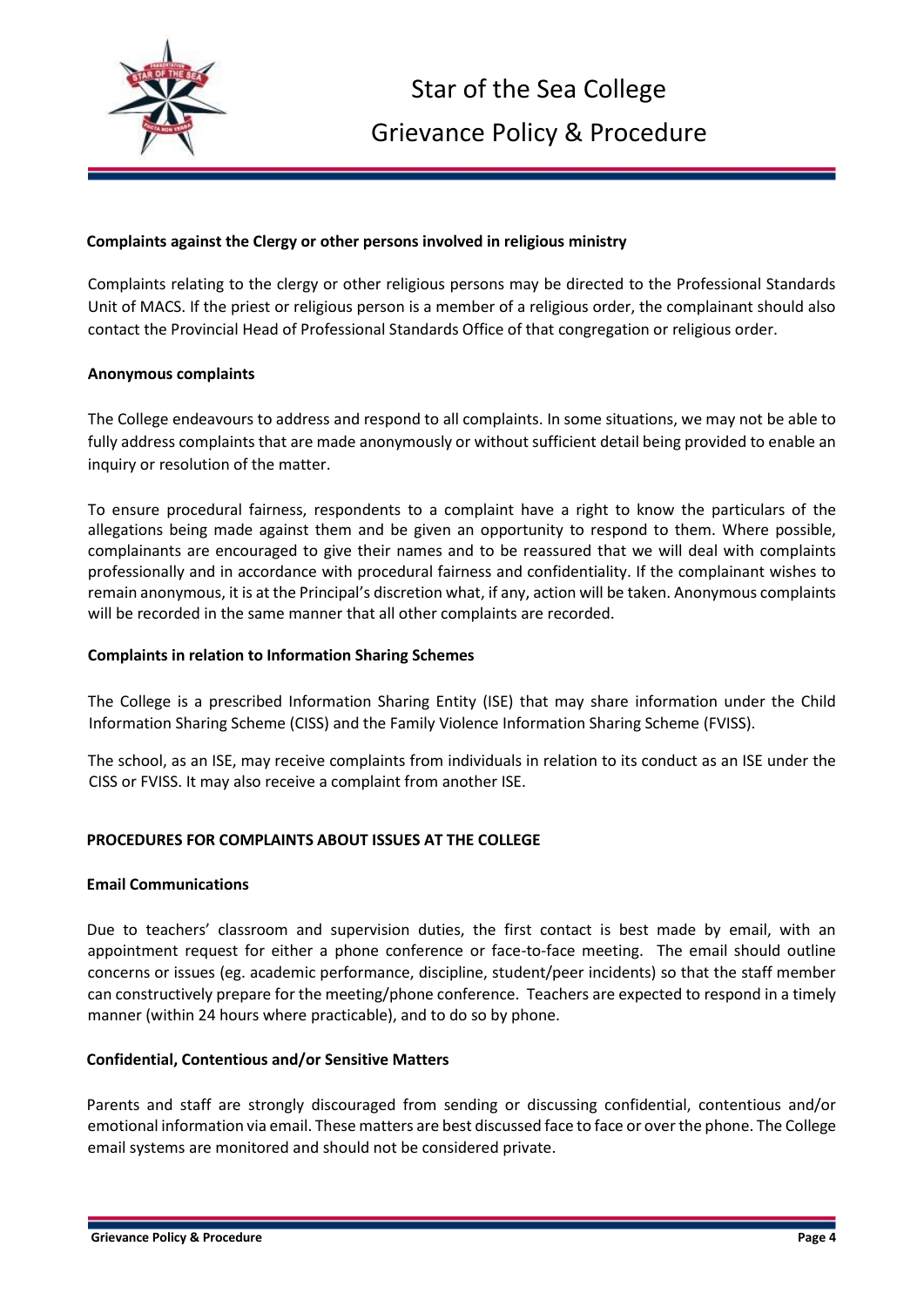

#### **Informal and Formal Resolution Processes**

If initial communication between the parties does not resolve the complaint (an 'informal' resolution process), then the complainant should**:**

- Contact the Principal or a senior member of staff to make an appointment for either a phone conference or a face-to-face meeting
- Outline the nature of the complaint, either verbally or in writing, and the steps taken to resolve it.

In moving to a more formal process, the Principal or a senior member of staff will:

- Organise a meeting/phone conference
- Fully document the complaint
- Further and fully investigate the matter
- Ensure that no one is victimised as a result of a complaint being made
- Enable the person against whom the complaint has been made to respond, and to be accompanied to any meeting by another person of their choice as a support person
- Organise a process of mediation if a complaint cannot be satisfactorily resolved by the College.

### **Outcomes of Complaints**

Outcomes of complaints and grievances can include the following:

- an apology either verbal or written
- mediation with an internal or external mediator
- an official warning
- disciplinary action
- a behavioural contract (in the case of a student)
- pastoral or spiritual care
- an understanding that the behaviour will not be repeated
- a change in policy or procedure.

### **Avenues of Appeal**

If a complaint remains unresolved or if you are dissatisfied with the outcomes, the complainant has the right to seek other avenues of appeal by contacting the Chair of the College Board, Kildare Ministries or MACS.

### **Complaints handling flowchart**

The steps for effective and efficient complaint-handling are summarised as:

1. Complainant clarifies issue to be discussed, ascertaining facts relating to the circumstances.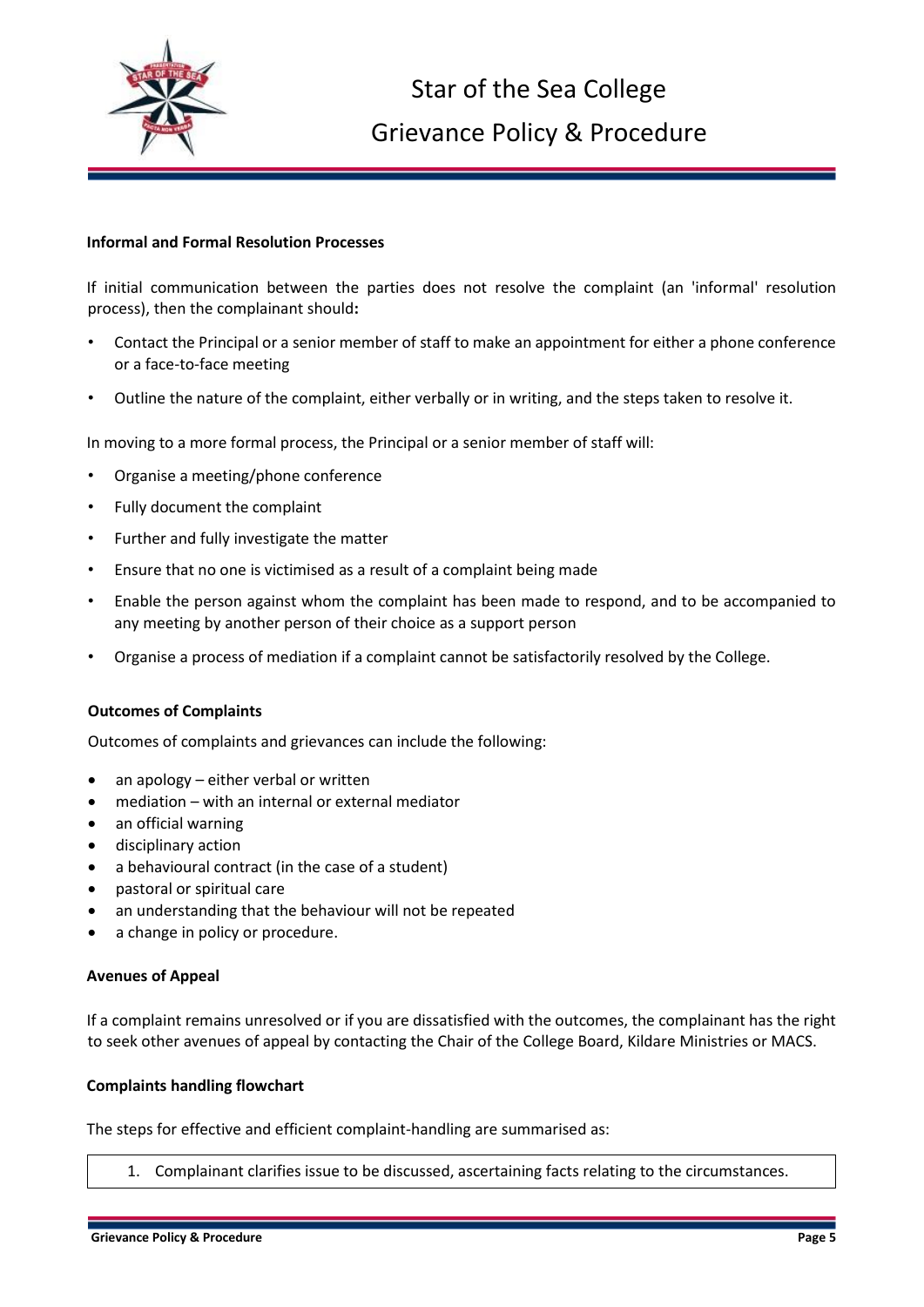

- 2. Email made to appropriate staff member at the College seeking to speak via telephone or face to face meeting. If in doubt about who to raise concern with, contact Principal's office.
- 3. Meeting takes place. If issue/complaint remains unresolved, request an appointment to discuss with the Principal or Deputy Principal of Students.
- 4. If issue still remains unresolved at the school level, complainants may contact Kildare Ministries or MACS.